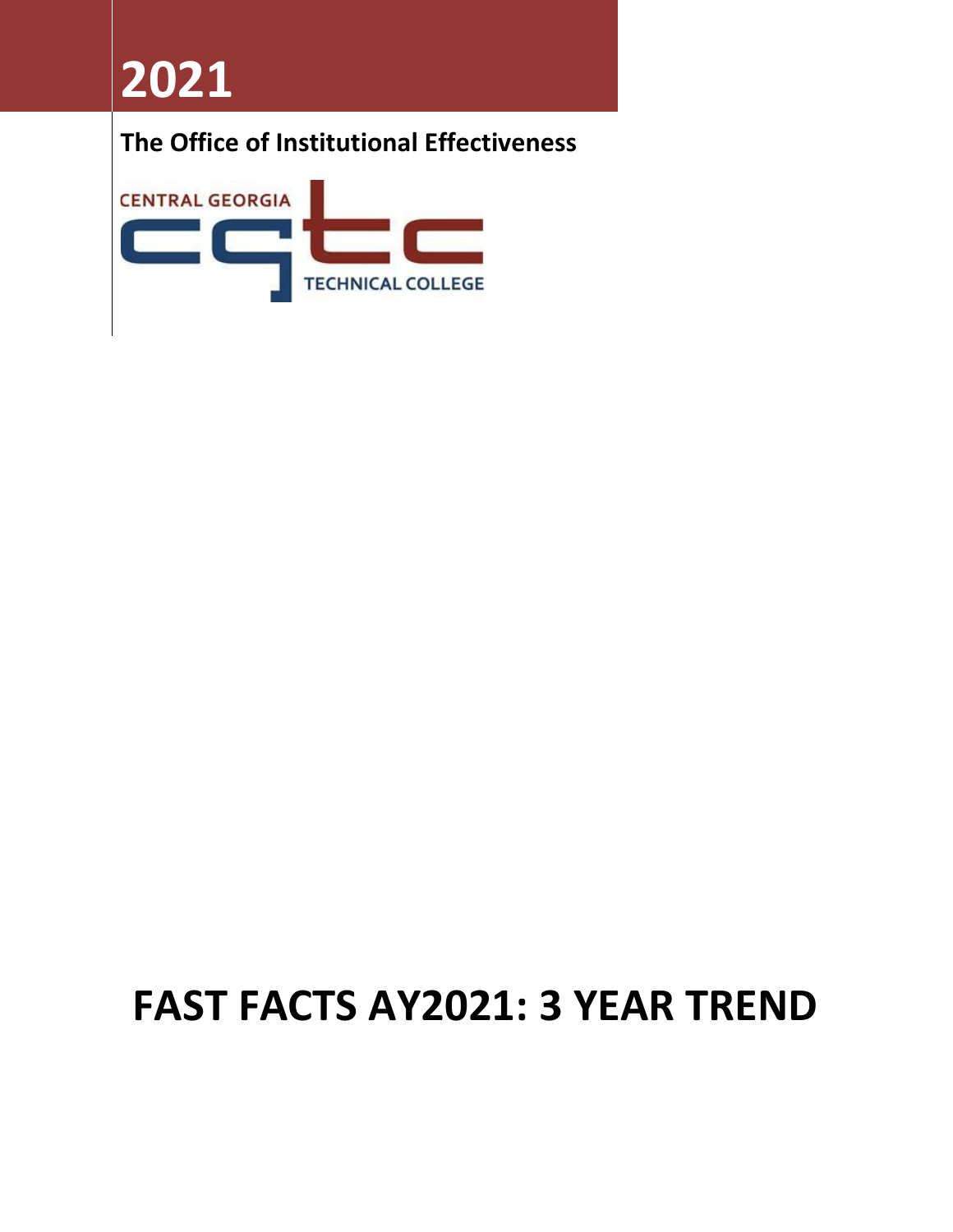## **Fast Facts: 3-Year Trend Data AY2019, AY2020, AY2021**

#### **Table 1: Total Enrollment**

| <b>Academic Year</b> | <b>Total Enrollment</b> | <b>Credit Hours</b> | <b>Full Time Equivalent (FTE)</b> |
|----------------------|-------------------------|---------------------|-----------------------------------|
| AY2019               | 12,048                  | 167,438             | 5,581                             |
| AY2020               | 11,459                  | 159,163             | 5.305                             |
| AY2021               | 11,725                  | 151.557             | 5,051                             |

Source: TCSG Annual AY2021 Enrollment Report TES2022 as of 09/21/2021

#### Table 2: Credit Enrollment by Gender Table 3: FTE Count

| <b>Academic</b> | <b>Total</b>      | <b>Male</b> | <b>Female</b> |
|-----------------|-------------------|-------------|---------------|
| Year            | <b>Enrollment</b> |             |               |
| AY2019          | 12,048            | 4,413       | 7,635         |
| AY2020          | 11,459            | 4,189       | 7,270         |
| AY2021          | 11,725            | 4,231       | 7,494         |

Source: TCSG Annual AY2021 Enrollment Report TES2022 as of 09/21/2021

| <b>Academic</b> | <b>Full Time</b>        |
|-----------------|-------------------------|
| Year            | <b>Equivalent (FTE)</b> |
| AY2019          | 5,581                   |
| AY2020          | 5,305                   |
| AY2021          | 5,051                   |

Source: College Snapshot TEC0185 as of 09/21/2021

#### **Table 4: Credit Enrollment by Race/ Ethnicity**

| <b>Academic</b><br>Year | American<br>Indian | Asian | <b>Black or African</b><br>American | <b>Hispanic</b><br>or Latino | <b>Native</b><br>Hawaiian | Two or<br>more races | Unknown | White |
|-------------------------|--------------------|-------|-------------------------------------|------------------------------|---------------------------|----------------------|---------|-------|
| AY2019                  | 25                 | 131   | 5,867                               | 454                          | 11                        | 218                  | 59      | 5,283 |
| AY2020                  | 34                 | 122   | 5,608                               | 484                          |                           | 242                  | 39      | 4,923 |
| AY2021                  | 35                 | 167   | 5,765                               | 551                          | 8                         | 274                  | 47      | 4,878 |

Source: TCSG Annual AY2021 Enrollment Report TES2022 as of 09/21/2021

#### **Table 5: Credit Enrollment by Age Group**

| <b>Academic Year</b> | Under 21 | $21 - 25$ | $26 - 30$ | 31-35 | $36-40$ | Over 40 |
|----------------------|----------|-----------|-----------|-------|---------|---------|
| AY2019               | 4,681    | 2,168     | 1,607     | 1,130 | 877     | 1,585   |
| AY2020               | 4.902    | 2,101     | 1,391     | 970   | 716     | 1,379   |
| AY2021               | 4,928    | 2,232     | 1,500     | 993   | 725     | 1,347   |

Source: TCSG Annual AY2021 Enrollment Report TES2022 as of 09/21/2021

#### **Table 6: Credit Enrollment by Educational Level**

| <b>Academic Year</b> | <b>Less</b> |            | High          | 1-3 Years     | <b>Bachelor</b> | <b>Greater than</b>  |
|----------------------|-------------|------------|---------------|---------------|-----------------|----------------------|
|                      | Than 12     | <b>GED</b> | <b>School</b> | Postsecondary | <b>Degree</b>   | <b>Bachelor Deg.</b> |
| AY2019               | 2,761       | 1,818      | 5,418         | 1,748         | 258             | 45                   |
| AY2020               | 2,983       | 1,397      | 5,356         | 1,444         | 237             | 42                   |
| AY2021               | 2,932       | 1,303      | 5,740         | 1,421         | 280             | 49                   |

Source: TCSG Annual AY2021 Enrollment Report TES2022 as of 09/21/2021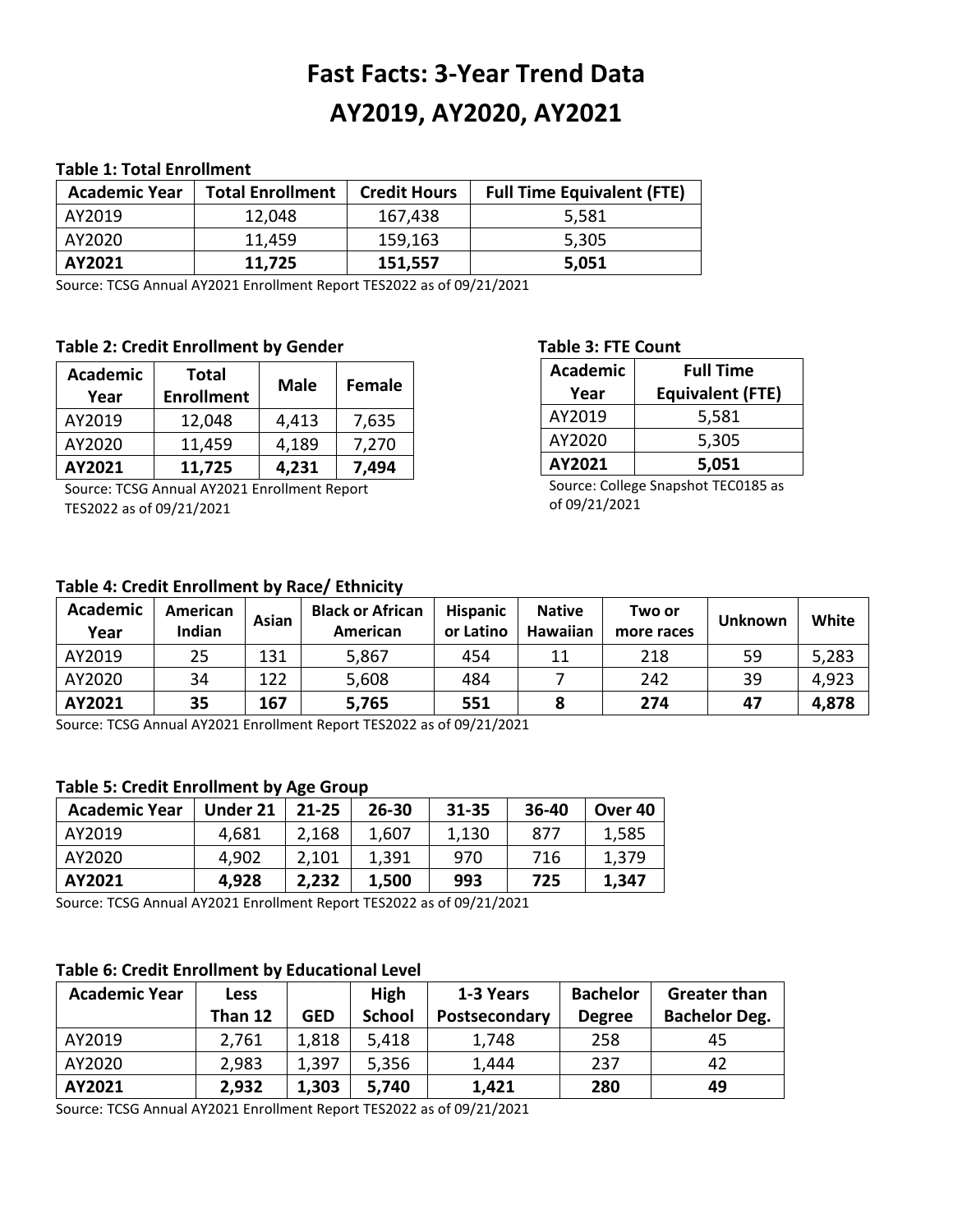#### **Table 7: Financial Aid Recipients**

|          |                      |                                  | <b>Top Forms of Financial Aid</b> |             |                 |
|----------|----------------------|----------------------------------|-----------------------------------|-------------|-----------------|
|          |                      |                                  | <b>HOPE Grant</b>                 |             |                 |
| Academic | <b>Total College</b> | <b>Total Unduplicated</b>        | or                                |             | <b>Veterans</b> |
| Year     | <b>Enrollment</b>    | <b>Financial Aid Recipients*</b> | Scholarship                       | <b>PELL</b> | Administration  |
| AY2019   | 12,048               | 6,451                            | 3,367                             | 4,984       | 452             |
| AY2020   | 11,459               | 6,020                            | 3,074                             | 4,557       | 460             |
| AY2021   | 11,725               | 5,959                            | 3,009                             | 4,389       | 412             |

\*Includes the following forms of financial aid: HOPE, PELL, Veterans Administration, WIOA, TANF, Displaced Worker, and local scholarships. Source: TCSG Annual AY2021 Enrollment Report TES2022 as of 09/21/2021

#### **Table 8: Graduates and Awards**

|                 |                  |                     |                | <b>Award Type</b> |                                 |  |  |
|-----------------|------------------|---------------------|----------------|-------------------|---------------------------------|--|--|
| <b>Academic</b> | <b>Graduates</b> | <b>Total Awards</b> | Associate      |                   | <b>Technical Certificate of</b> |  |  |
| Year            | (unduplicated)   | (duplicated)        | <b>Degrees</b> | <b>Diplomas</b>   | <b>Credit</b>                   |  |  |
| AY2019          | 4,194            | 6,850               | 800            | 735               | 5,315                           |  |  |
| AY2020          | 3,900            | 6,213               | 923            | 597               | 4,693                           |  |  |
| AY2021          | 3,612            | 6,035               | 1,234          | 594               | 4,207                           |  |  |

Source: College Snapshot TEC0185 as of 09/22/2021

Note: A graduate may receive more than one award in an academic year.

#### **Table 9: Retention**

| <b>Academic Year</b> | <b>Retention Rate</b> |
|----------------------|-----------------------|
| AY2019               | 69.9%                 |
| AY2020               | 72.3%                 |
| AY2021               | 66.5%                 |

Source: College Scorecard MEB0199 as of 09/21/2021

#### **Table 10: Placement**

| <b>Academic Year</b> | <b>Total Placement Rate</b> | <b>Placed In-Field Rate</b> |
|----------------------|-----------------------------|-----------------------------|
| AY2018               | 97.9%                       | 84.4%                       |
| AY2019               | 99.5%                       | 81.4%                       |
| AY2020               | 99.9%                       | 94.9%                       |

Source: College Scorecard MEB0199 as of 09/21/2021 Note: Placement data is collected for the prior fiscal year.

### **Table 11: Adult Education Enrollment**

| <b>Academic</b> | <b>Enrollment in</b> | <b>Measurable</b>    |
|-----------------|----------------------|----------------------|
| Year            | ABE/ASE/ESL          | <b>Skills Gains*</b> |
| AY2019          | 2,156                | 1,156                |
| AY2020          | 1,630                | 762                  |
| AY2021          | 1,396                | 529                  |

Source: College Scorecard: All Metrics MEB0199 as of 09/21/2021

#### **Table 12: Economic Development: Customized Contract Training**

| Academic | <b>Companies</b> | <b>Trainee</b>       |
|----------|------------------|----------------------|
| Year     | <b>Trained</b>   | <b>Contact Hours</b> |
| AY2019   | 313              | 2,184,315            |
| AY2020   | 245              | 2,879,710            |
| AY2021   | 254              | 3,858,732            |

Source: College Scorecard: All Metrics MEB0199 as of 09/21/2021